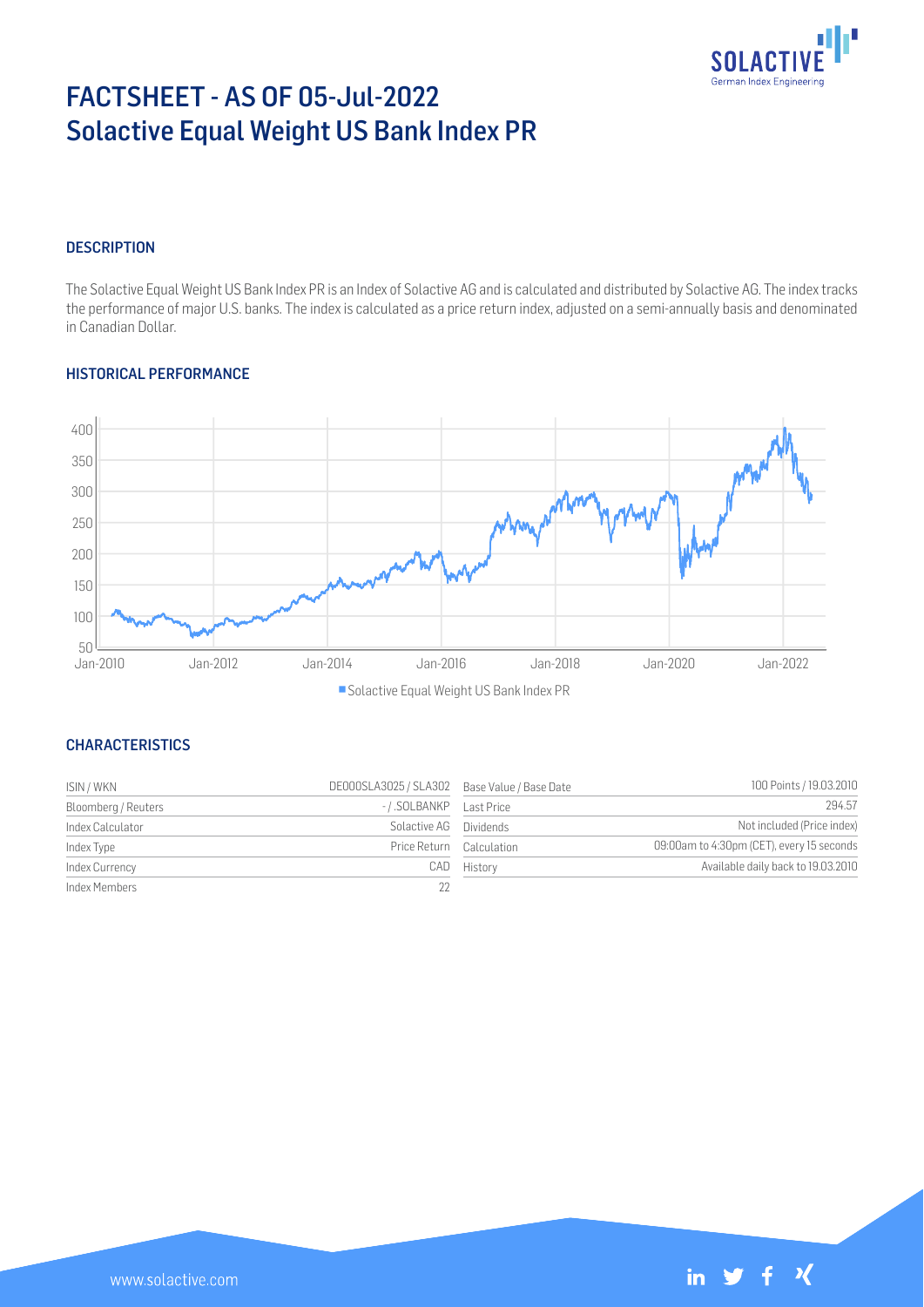

#### **STATISTICS**

| CAD                | 30D        | 90D        | 180D      | 360D                  | <b>YTD</b> | Since Inception        |
|--------------------|------------|------------|-----------|-----------------------|------------|------------------------|
| Performance        | $-5.96%$   | $-8.14\%$  | $-26.30%$ | $-10.55%$             | $-18.78\%$ | 194.57%                |
| Performance (p.a.) |            |            |           |                       |            | 9.18%                  |
| Volatility (p.a.)  | 30.11%     | 29.17%     | 31.97%    | 27.99%                | 32.21%     | 27.72%                 |
| High               | 315.90     | 329.55     | 402.41    | 402.41                | 402.41     | 402.41                 |
| Low                | 280.81     | 280.81     | 280.81    | 280.81                | 280.81     | 65.28                  |
| Max. Drawdown      | $-11.11\%$ | $-14.79\%$ | $-30.22%$ | $-30.22%$             | $-30.22%$  | $-46.77%$              |
| VaR 95 \ 99        |            |            |           | $-49.5\%$ \ $-60.9\%$ |            | $-42.1\%$ \ $-72.6\%$  |
| CVaR 95 \ 99       |            |            |           | $-60.5\%$ \ $-95.1\%$ |            | $-65.1\%$ \ $-110.0\%$ |

## COMPOSITION BY CURRENCIES



#### COMPOSITION BY COUNTRIES



#### TOP COMPONENTS AS OF 05-Jul-2022

| Company                          | Ticker                 | Country | Currency   | Index Weight (%) |
|----------------------------------|------------------------|---------|------------|------------------|
| FIRST CITIZENS BANCSHARES INC/NC | <b>FCNCA UW Equity</b> | US      | <b>USD</b> | 5.17%            |
| FIRST HORIZON CORP               | FHN UN Equity          | US      | <b>USD</b> | 5.17%            |
| FIRST REPUBLIC BANK              | FRC UN Equity          | US      | <b>USD</b> | 4.96%            |
| M & T BANK CORP                  | MTB UN Equity          | US      | <b>USD</b> | 4.94%            |
| GOLDMAN SACHS GROUP INC          | <b>GS UN Equity</b>    | US      | <b>USD</b> | 4.88%            |
| PNC FINANCIAL SERVICES GROUP     | <b>PNC UN Equity</b>   | US      | <b>USD</b> | 4.75%            |
| <b>US BANCORP</b>                | USB UN Equity          | US      | <b>USD</b> | 4.74%            |
| WESTERN ALLIANCE BANCORP         | WAL UN Equity          | US      | <b>USD</b> | 4.73%            |
| JPMORGAN CHASE & CO              | JPM UN Equity          | US      | <b>USD</b> | 4.69%            |
| EAST WEST BANCORP INC            | <b>EWBC UW Equity</b>  | US      | <b>USD</b> | 4.65%            |